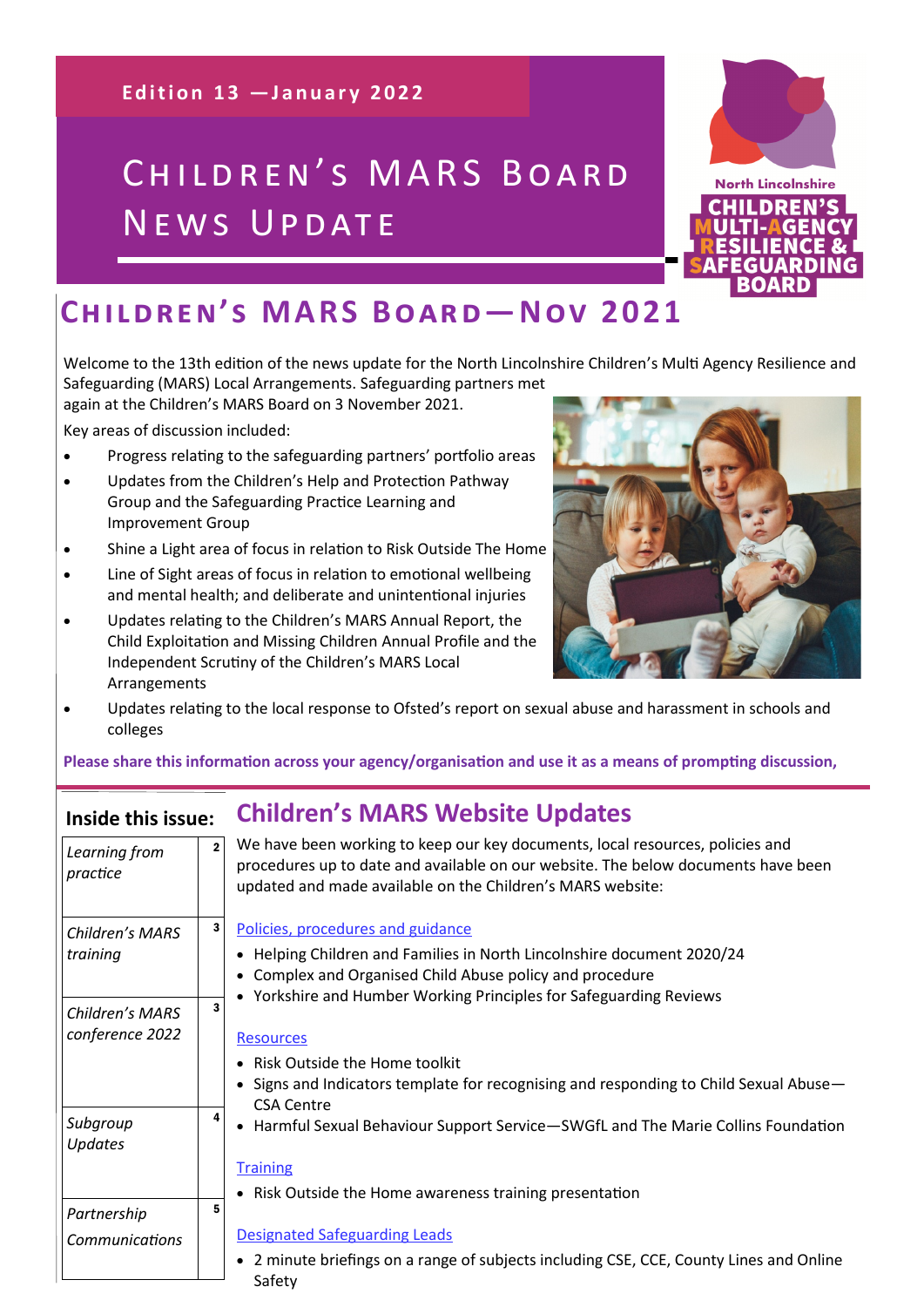# *Safeguarding Partner Portfolio Updates* afeguarding Partner Portfolio Updates

# **Learning From Practice**

### **Thematic assurance event - 'front door'**

A thematic assurance event took place in November 2021 in which a panel of Children's MARS representatives and an Independent Scrutiny Officer dip sampled a series of contacts, referrals and strategy discussion records.

Good practice and key learning include:

- The multi agency approach and partnership working in North Lincolnshire is strong
- Partnership contributions to strategy discussions have remained at a high level and the quality of information shared and its use has been enhanced
- The views of children and families are clear within the records
- Relational practice is evidenced across the records
- Where a contact/referral concludes that the child's case is to remain at early help, in a few cases it was not clear that this had been negotiated with the family. Their agreement to remain in early help should be acknowledged within the records
- Staff across the partnership are to be reminded of the reasons for holding a strategy discussion and the sequence of strategy discussion, subsequent section 47 enquiry (if agreed) and outcomes, i.e. if concerns are substantiated that an initial child protection conference is held

## **Practice Learning Line of Sight event - Babies and young children**

A multi-agency case audit practice learning line of sight event took place in November 2021.

Good practice and key learning include:

- The values and principles of the One Family Approach are being demonstrated within practice and practitioners were able to confidently articulate how they approached their practice within this context
- Practice is of a high quality and the panel were assured that babies and young children are receiving the right support and care at the right time and level
- Examples of practitioners using research and evidence-based tools to inform assessments and planning
- It is important that new police officers understand how to recognise risk to unborn babies and make appropriate referrals to Children's Services
- Communication is key to ensuring professionals feel their voices are heard within planning, and to ensure a shared understanding of risk
- Senior leaders should check the support provided to under 16's attending antenatal appointments alone within the context of COVID-19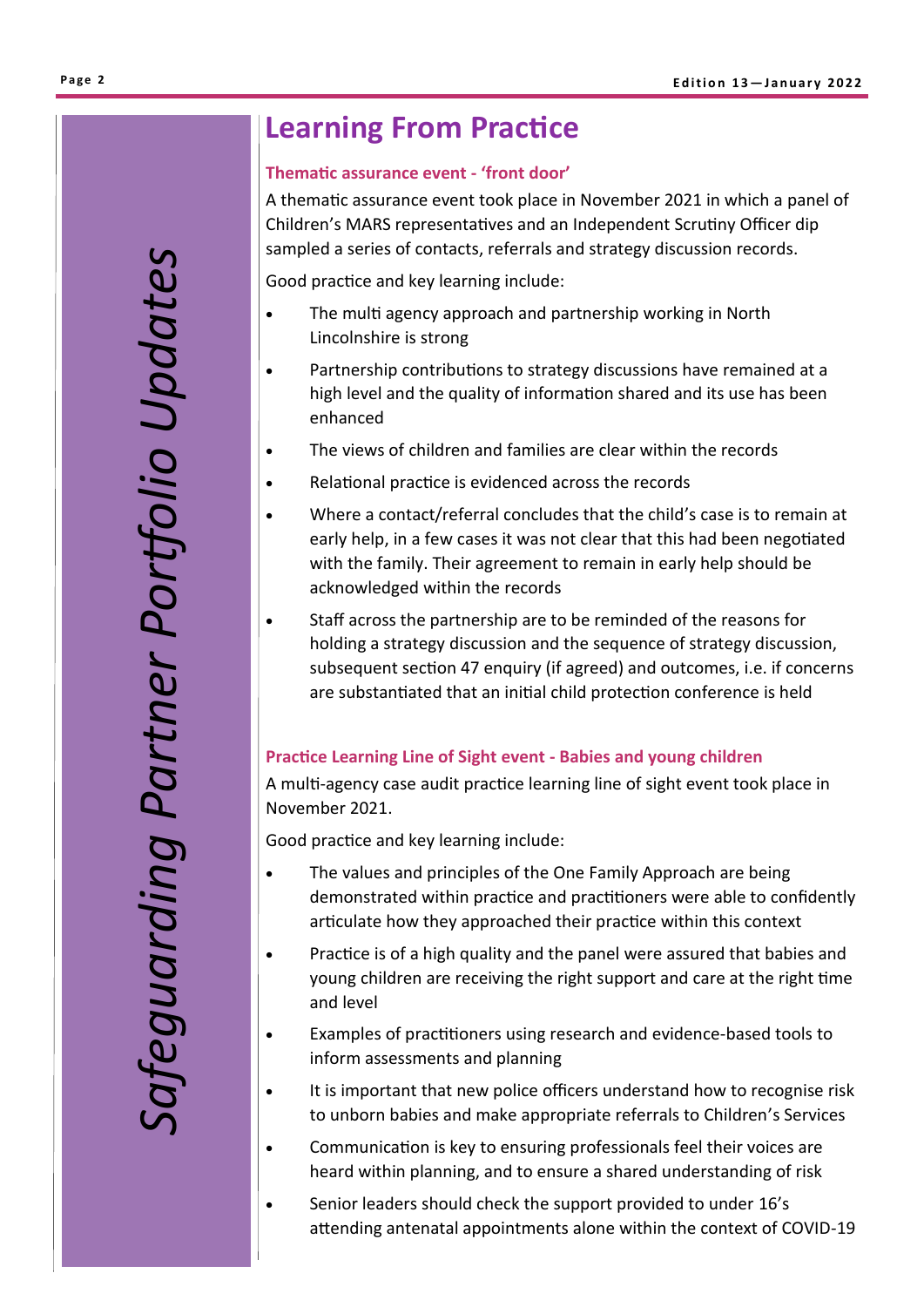### **New 7-minute briefings**

7-minute briefings for practitioners on recent scrutiny activity have been published on the Children's MARS website. The briefings share the areas of good practice and learning from multi-agency case audits including the front door thematic event and a summary of the event held on babies and young children.

A 7-minute briefing has also been published focussing on the North Lincolnshire Harmful Sexual Behaviour Panel. The briefing helps practitioners to learn what the role of the Panel is, the impact and successes and how to make a referral for a Harmful Sexual Behaviour assessment.

The briefings are available on the learning from practice page of the Children'[s MARS website](http://www.northlincscmars.co.uk/learning-from-practice)

# **Children's MARS Training**

The Children's MARS Education and Training programme 2021-22 is available on the Children'[s MARS website.](http://www.northlincscmars.co.uk/training) The programme contains further information on upcoming courses and learning aims.

Upcoming Courses:

- Child Protection 1 Day Masterclass 2 March
- Brook Traffic Light Tool 8 March
- Drug trends and local updates 23 March

The Children's MARS Education and Training programme for 2022-23 is in development and will be communicated shortly.

# **Children's MARS Conference 2022**

The Children's MARS Conference for 2022 has been rescheduled to take place on Thursday 5 May 2022.

Formal invitations and details relating to the programme will be circulated over the coming months.

Please reserve this date in diaries and disseminate to colleagues as appropriate.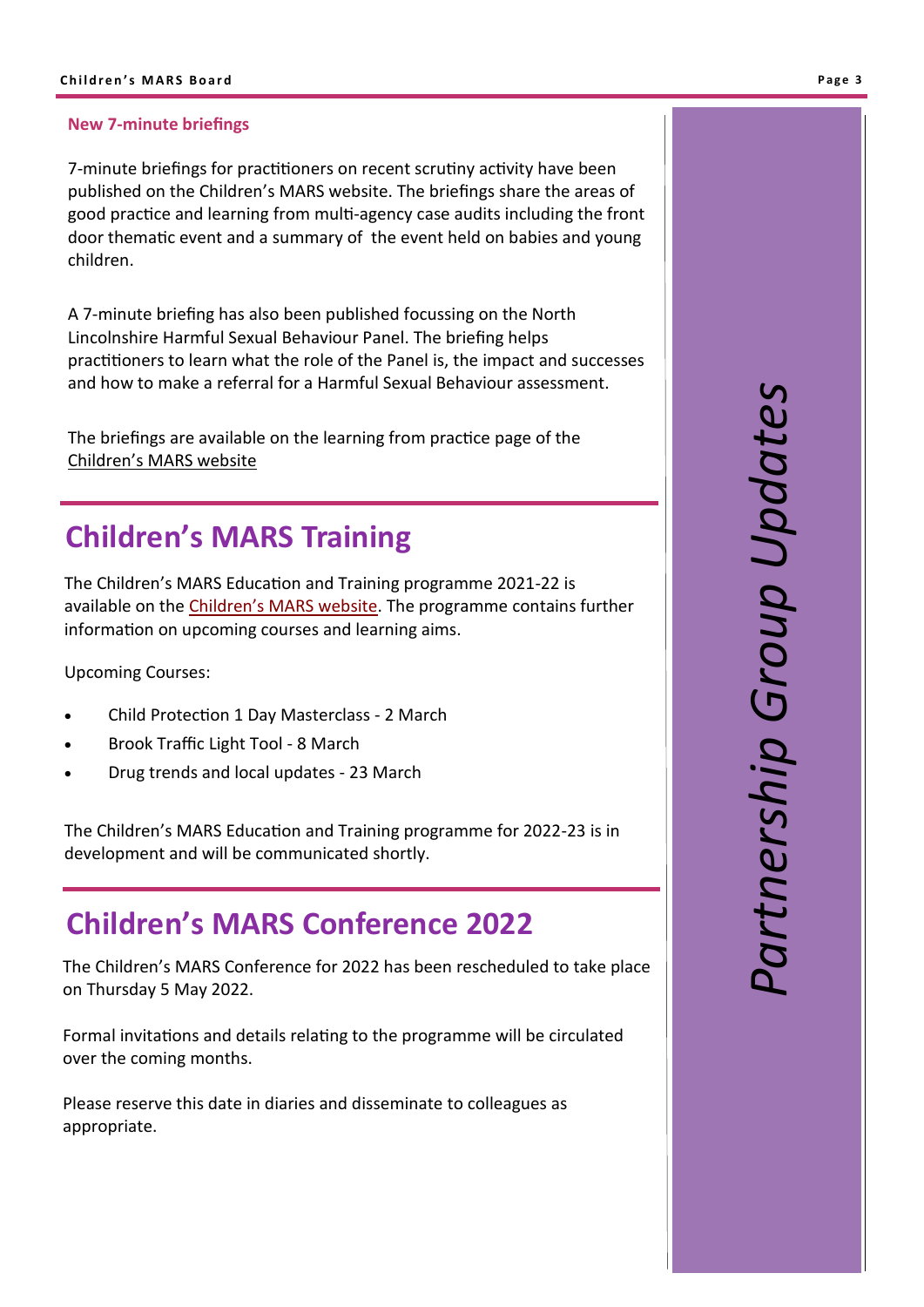# **Children's MARS subgroup updates**

### **Key Updates - Children's Help and Protection Pathway (CHaPP) Group**

- The interface between statutory social work services and targeted services has been further strengthened over the last quarter, with family support managers being present at a range of decision-making points to maximise opportunities for the provision of family help. The new 'request for service' process is integrated, ensuring a menu of targeted interventions for families reflecting the level and types of needs
- A new Early Help Strategic Leads Group has been established under the auspices of the One Family Approach Supporting Families programme. This group will lead on early help practice and system developments that contribute to the help and protection pathway agenda
- The CHaPP continues to give strong focus to emotional wellbeing and mental health, with high challenge and support offered in the September 2021 meeting in relation to the need to strengthen our understanding and oversight of the serious self-harm cohort
- The CHaPP heard about the recently revised Humberside Police Early Intervention offer, with commitments being made to explore more joined up mechanisms for identifying appropriate families, taking a One Family Approach alongside targeted services
- The 0-2 offer and pathway is now well-embedded, with the Multi-Agency Pre-Birth Liaison and Consultation meeting (MAPLAC) proving successful as a forum for identifying families needing help and coordinating the offer at the earliest point

## **Key Updates - Safeguarding Practice Learning and Improvement Group (SPLIG)**

- An update report was presented to the SPLIG around the restructuring of the Multi-Agency Audit Group (MAAG). A revised terms of reference was discussed and the name change to Multi-Agency Reflective Practice Forum (MARPF). Most recently, learning themes from this forum has included the Graded Care Profile 2, mental health and creative engagement with families
- A development session was held in August 2021 around the local response to Child Sexual Abuse in the Family Environment. It was agreed that a further development session would be held and the prevalence of data across agencies would be collated
- The Yorkshire and Humber Multi-Agency Safeguarding Trainers (YHMAST) standards were presented to the SPLIG for partners to adopt which will provide a level of assurance as to the quality of safeguarding training that takes place across the partnership
- To strengthen the partnership contribution to the ongoing communications work, the Children's MARS Communication and Stakeholder Engagement planner were presented to the SPLIG to drive communications work and agree key messages

# Partnership Group Updates *Partnership Group Updates*